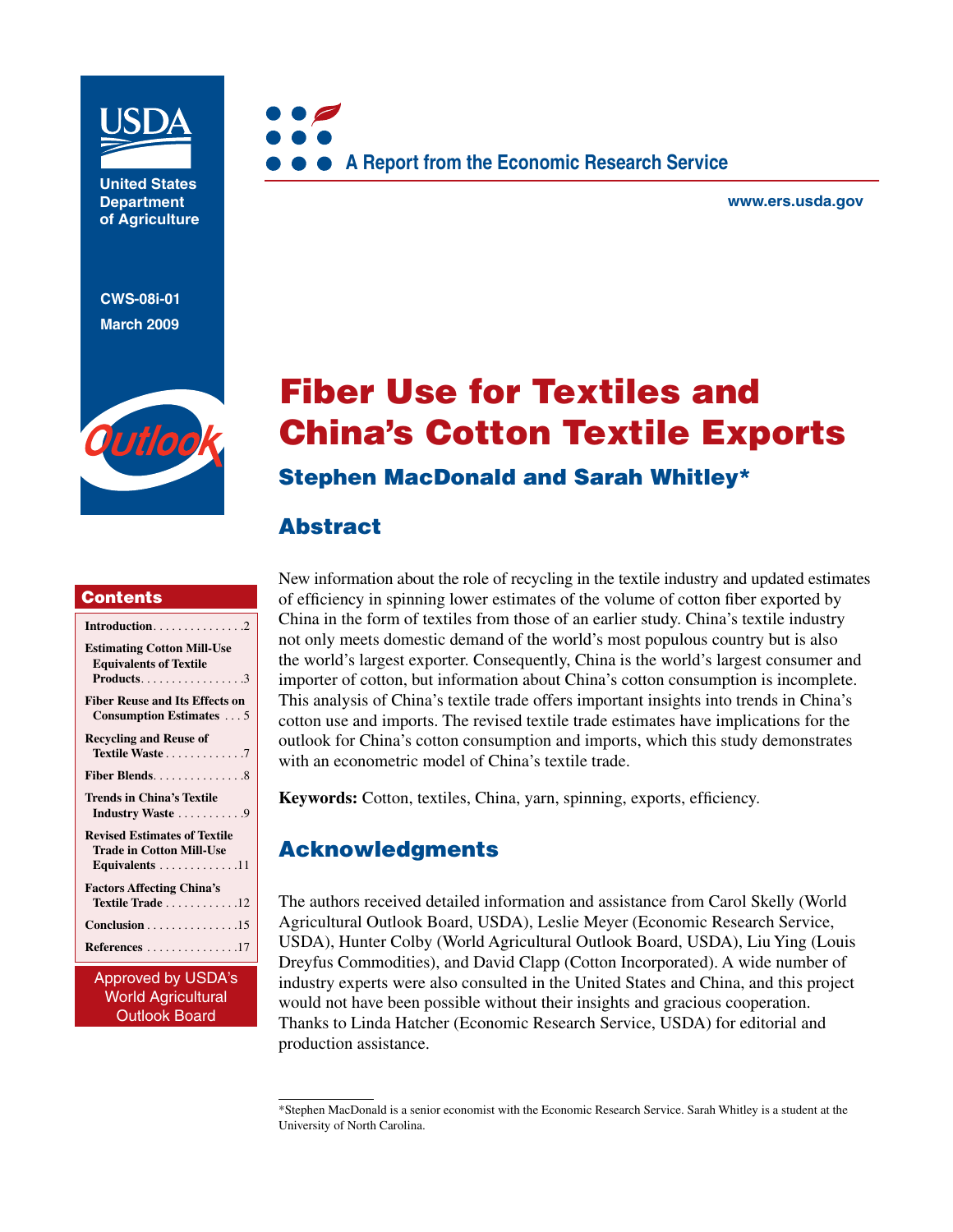#### Introduction

Cotton and other fibers are used to produce textiles. The United States is the largest exporter of cotton, and China is the world's largest importer. China is also the world's largest producer and consumer of cotton. However, data on China's domestic cotton market are considered unreliable, and new sources of information are needed.<sup>1</sup> Exports are important for China's textile industry, and shifts in textile export volume affect China's demand for fiber. To gain insight into the volume of cotton demanded by China's textile industry, MacDonald (2007) estimated the amount of fiber consumption embodied in China's textile trade. These estimates used conversion factors developed for the U.S. textile industry as long ago as 50 years (Lawler, 1985). Information from China, and a review of developments in the U.S. textile industry, indicated that these conversion factors overstated the amount of cotton fiber necessary to produce the products that China exports. In this study, revised estimates of the amount of fiber lost during yarn production are used to amend estimates of the cotton content of a number of textile products. These revisions are used to update estimates of the fiber-equivalence of China's textile trade. These changes replace an adjustment based on anecdotal evidence previously employed by MacDonald (2007).

1For more background on recent developments in data on China's cotton sector, see MacDonald (2007).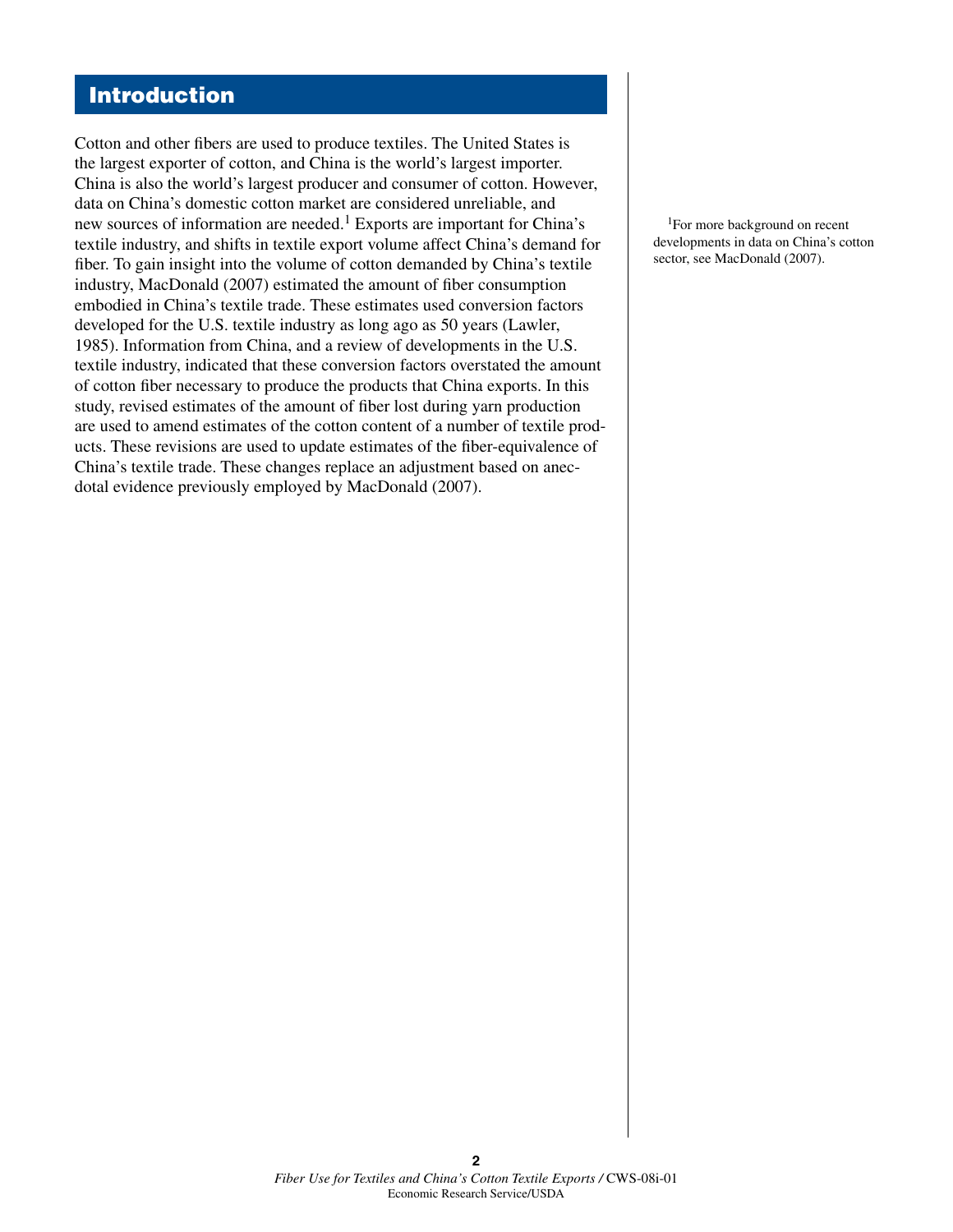### Estimating Cotton Mill-Use Equivalents of Textile Products

USDA calculates the raw-fiber equivalents of U.S. textile import and export volumes (Meyer et al., 2007). For each textile product (at the 10-digit level of the *Harmonized Tariff Schedule of the United States*), a conversion factor is computed based on the amount of estimated waste or loss at each of three separate stages of production: spinning, weaving, and apparel construction (United States International Trade Commission, 2008). The conversion factor measures the changes from the weight of the final product to the weight of the fiber consumed in the course of creating that product. The conversion factor is then combined with information about the cotton fiber content of the product and with information about fiber's share of the product's weight to get an overall conversion factor.

Table 1 illustrates how the reported trade volume of one product, "Mixed Fabric,"<sup>2</sup> is converted into an estimate of the kilograms of cotton fiber consumed to produce 1 kilogram of the final product. Several decades ago, USDA determined that, to produce the yarn used in these fabrics, about 10 percent of the fiber used was lost or wasted during the spinning process. This loss is represented in the "Yarnwaste" factor of the formula by 0.9, assuming that 90 percent of the weight of the baled cotton used to make yarn is actually realized as yarn. Note that this 0.9 presumes that all of the fiber used to make yarn is from a newly opened bale, and the waste created from the spinning process is not used to make any other textile product. The estimated waste when making yarn into fabric ("Fabtrim") for Mixed Fabric is about 3 percent; this waste is documented in the Fabtrim column of table 1 as 0.97, meaning 97 percent of new cotton yarn input is successfully made into fabric. Because Mixed Fabric is fabric, the factor that captures the waste when fabric is used to produce apparel or another consumer product assumes there is no waste, which results in a "Cutloss" factor of 1 in the table.

The inverses of the Yarnwaste, Fabtrim, and Cutloss factors are calculated to represent the total units of each input needed to create one unit of output. For example,  $1/0.9 = 1.111$ , meaning that 1.111 tons of cotton fiber are needed to produce 1 ton of yarn. The product of these three inverted factors is the volume of fiber in kilograms to create 1 kilogram of the final product's textile components. The product of the inverses is then multiplied by the "Blend" factor, which represents the percentage of cotton content in the commodity. Also factored into the equation is the fiber composition of the commodity, accounting for buttons, zippers, and other nonfiber-based components

Table1

#### **Components of cotton mill-use equivalent conversion factor for Mixed Fabric, using previous methodology**

| Fiber in<br>components<br>(Perfib) | Share of<br>cotton content<br>(Blend) | Fiber lost in<br>spinning<br>(Yarnwaste) | Losses during<br>fabric<br>production<br>(Fabtrim) | Losses during<br>product<br>construction<br>(Cutloss) |
|------------------------------------|---------------------------------------|------------------------------------------|----------------------------------------------------|-------------------------------------------------------|
|                                    |                                       | Conversion factor                        |                                                    |                                                       |
|                                    | 0.5                                   | 0.9                                      | 0.97                                               |                                                       |

Source: Calculated by ERS from industry information.

**3** 

 $2H$ S5112909010: woven fabrics of combed wool/combed fine animal hair mixed mainly or solely with cotton (United States International Trade Commission, 2008).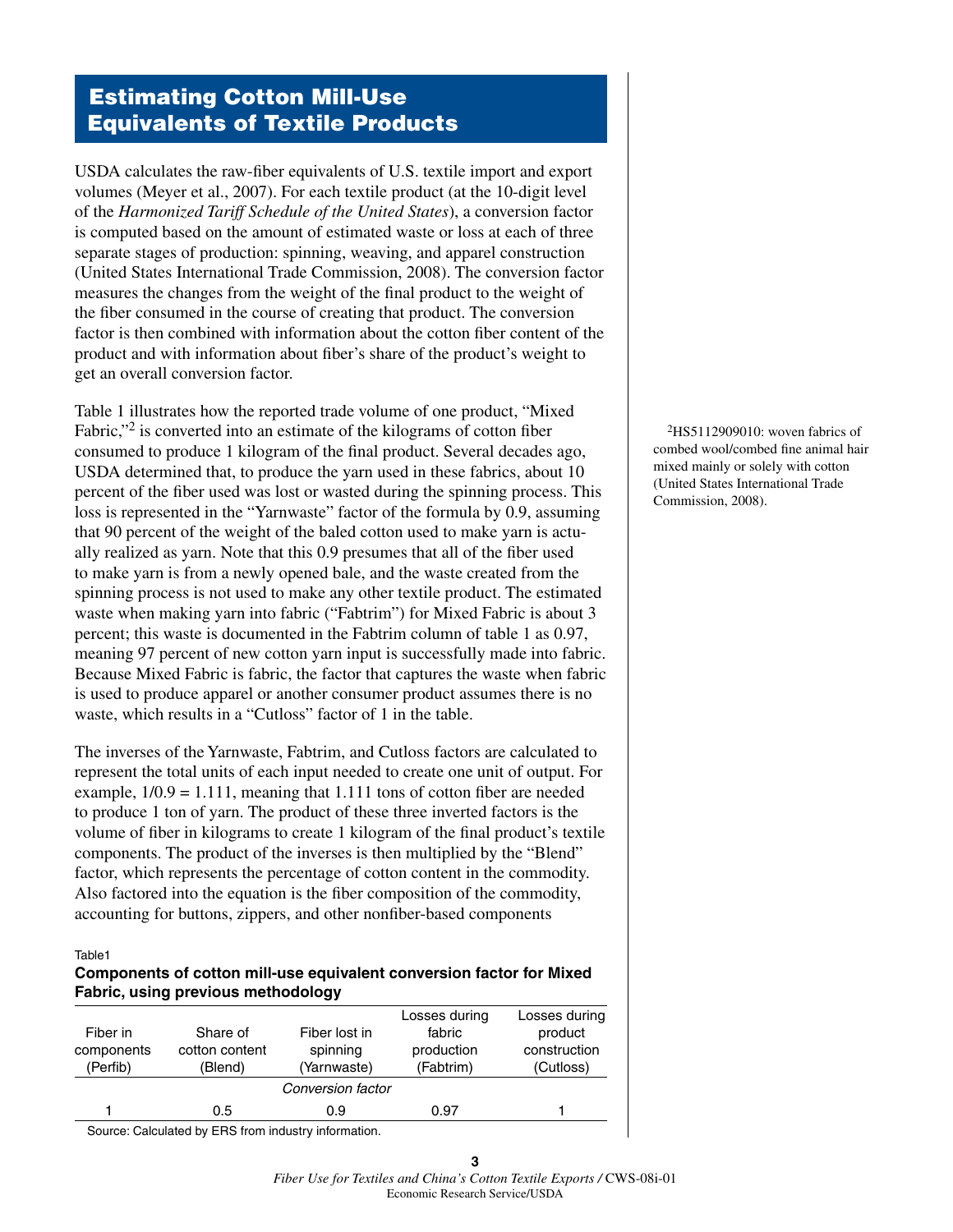("Perfib"). The product of these components is the conversion factor for milluse equivalents, by weight, per weight of final product exported or imported:

Conversion factor for Mixed Fabric = 
$$
\frac{1}{0.9} \times \frac{1}{0.97} \times \frac{1}{1} \times 0.5 \times 1 = 0.573
$$
 (1)

USDA's system for converting U.S. textile trade data includes about 7,000 such conversion factors. International agreements have established the sixdigit level of the harmonized tariff schedule as the level at which product definitions are comparable between countries. To aggregate to the 6-digit level, MacDonald (2007) created weighted averages of the 10-digit conversion factors by using U.S. import volumes. After aggregation, and then selecting only products that include some cotton in addition to other fibers, a set of 582 conversion factors was used to convert China's textile trade into cotton mill-use equivalents, and the results were published by MacDonald (2007). Updates are calculated each month by USDA analysts to help track China's cotton consumption.

This study examines the estimates for "Yarnwaste" used to derive these conversion factors. Consultation and discussion with a variety of industry experts in the United States and China indicated that the parameters that USDA has been using for "Yarnwaste" (0.86-0.9) are too low, thereby assuming an unrealistically high amount of waste. This study also reviews estimates of the cotton content of selected products, determining that USDA's current estimates are too high. The next three sections describe how these estimates were revised and the implications of these revisions.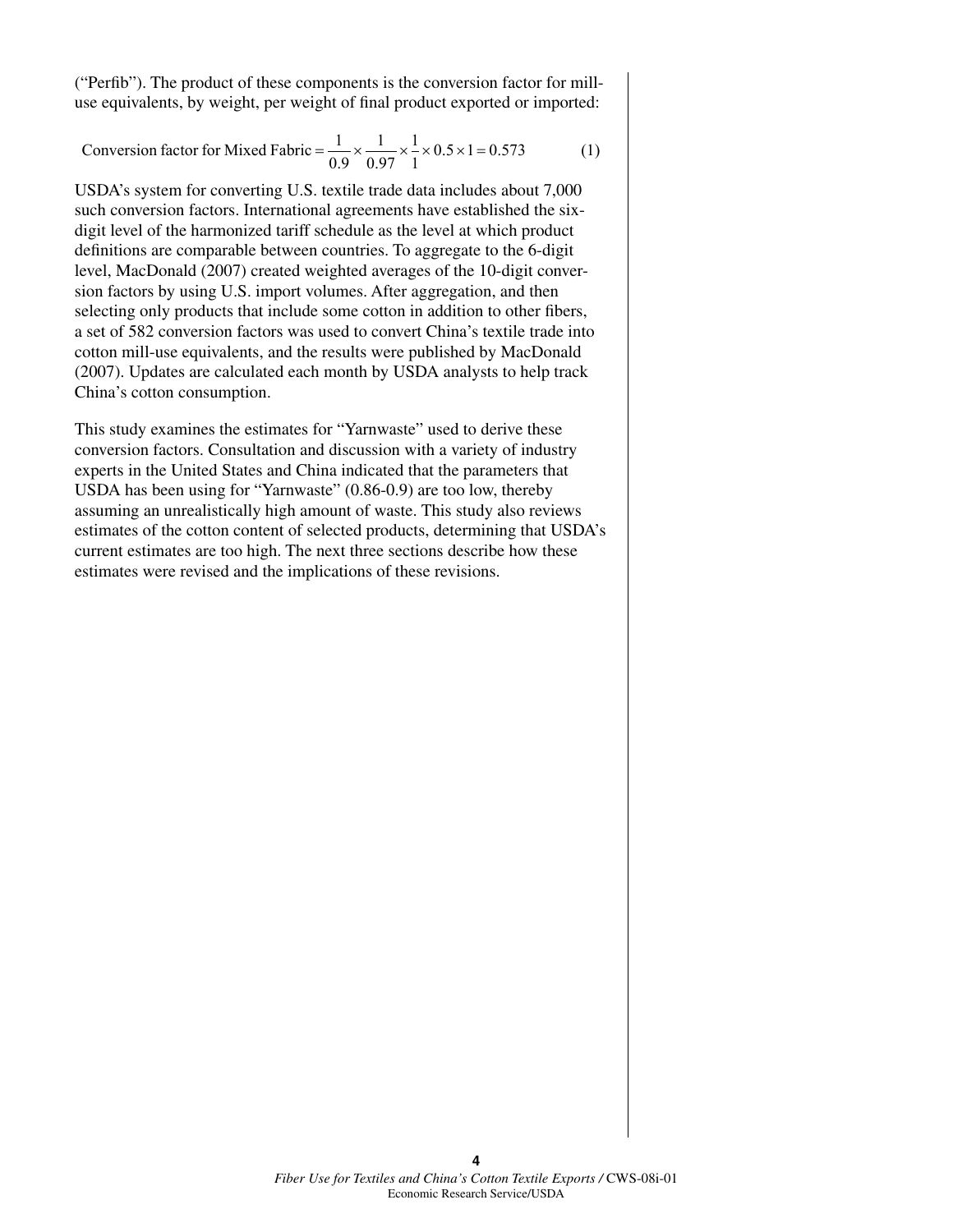#### Fiber Reuse and Its Effects on Consumption Estimates

Two types of spinning processes are widely used today in producing yarn: open-end spinning and ring spinning. Open-end spinning is a process that introduces twist into the yarn by rotating the end of the yarn at a break in the flow of fibers between the delivery system and the package that takes up the yarn (Hoechst Celanese, 1990). This type of spinning uses a wide variety of fiber lengths and creates yarns of slightly lower quality than other processes. Ring spinning uses a system in which the yarn is both twisted and wound onto the bobbin simultaneously, but more slowly than in open-ended spinning, due to the larger mass of the rotating material (Hoechst Celanese, 1990). Ring spinning usually results in a much stronger and higher quality yarn than does open-end spinning and is divided into two types of yarn (carded and combed) based on the quality of input fiber. Carding is a prespinning process in which the fiber is opened, cleaned, aligned, and formed into a single continuous sliver or strand. Carding results in the large majority of the nonspinnable waste and precedes both ring and open-end spinning. Ring spinning involves mores steps in the transformation of the sliver, with fiber loss at each step and leading to more waste than open-end spinning. Combed yarn is produced using an additional step beyond carding, which extracts neps, foreign matter, and short fibers from the previously carded strand. This extra attention to fiber results in finer, more compact yarn than those already discussed, but with this extra processing, an even smaller proportion of the initial bale of cotton fiber is realized in the form of yarn, with more going to waste.

Previously, yarn production was estimated by USDA to result in 10-16 percent waste from the initial bale of fiber. In addition to clearly nonspinnable components like leaves, bark, stems, and dirt, Clapp (2008) indicates that waste from each bale also includes reworkable fibers that can be sold or reused by the mill. Also, total waste—particularly reusable waste—varies with the type of spinning process. Open-end spinning tends to create about 5-6 percent waste, whereas ring spinning can produce, on average, around 8-10 percent, varying between carded and combed cotton (Clapp, 2008; Liu, 2008; Martin, 2008). When taking into account the amount of fiber waste that can be re-used either within the initial spinning mill or by other firms producing textiles, the estimates decrease further. The 5- to 6-percent waste estimate for open-end spinning decreases to about 3 percent because leftover "waste" fibers from the initial bale are mixed into bales of virgin fiber to be reprocessed into yarn. The 8- to 10-percent waste created from ring spinning can be reduced to about 5 percent, given that the waste from ring-spun cotton is of higher quality than that from open-end and thus can be more widely reused.<sup>3</sup> Ring-spun waste can not only be conjoined with other fibers to once again go through the same spinning process, but some can be used on its own to create lower quality yarns, depending on the quality and length of the waste fibers.

An appropriate waste estimate for China is derived based on the ratio between ring and open-ended spinning. An estimated 15 percent of Chinese yarn is produced through open-end spinning, leaving the rest to be primarily

<sup>3</sup>The 8- to 10-percent initial waste for ring spinning is an average of the waste for carded and combed yarn.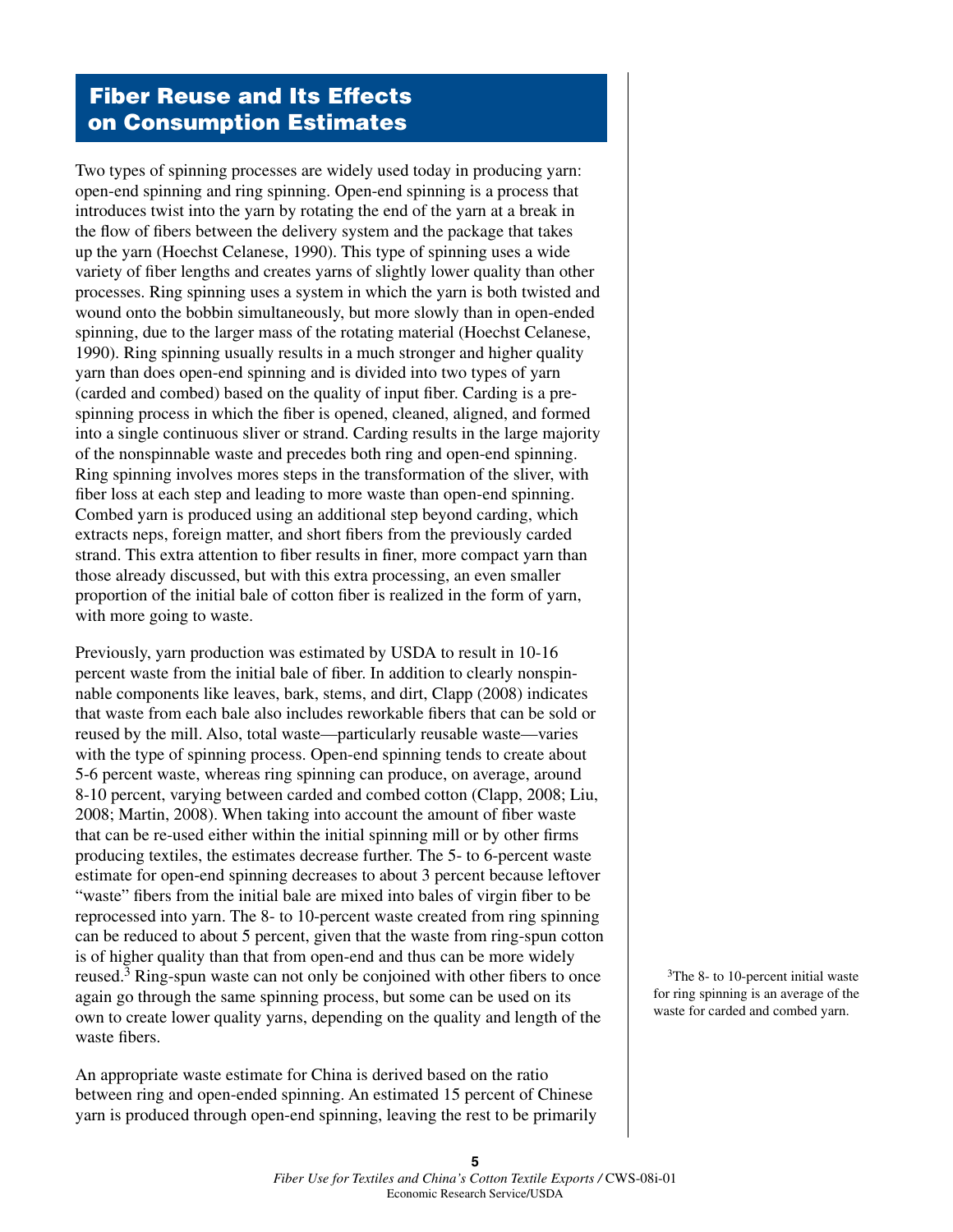ring spun (Liu, 2008). Again using Mixed Fabric as an example, the change in Yarnwaste from 0.9 to a revised 0.952, to account for fiber reuse, results in a new 10-digit weighted cotton fiber equivalence factor of 0.541. By raising the estimated parameter for "Yarnwaste" in the conversion factor's calculation, the estimated amount of fiber needed to produce the product is reduced. The new conversion factor of 0.541 is 5.6 percent lower than the previous estimate of 0.573. Most textile products have Yarnwaste estimates of 0.9, but a minority were previously estimated at 0.86, which would result in an even larger decline in the estimated conversion factor. For these products, revising Yarnwaste to 0.952 implies an even larger decline in the conversion factor. Therefore, in the absence of further adjustments, a corrected estimate of the mill-use equivalence of China's textile trade would be about 6 percent lower than previous estimates. Because MacDonald (2007) applied an ad hoc adjustment factor, the actual change is less for a number of years, as will be discussed in the following sections.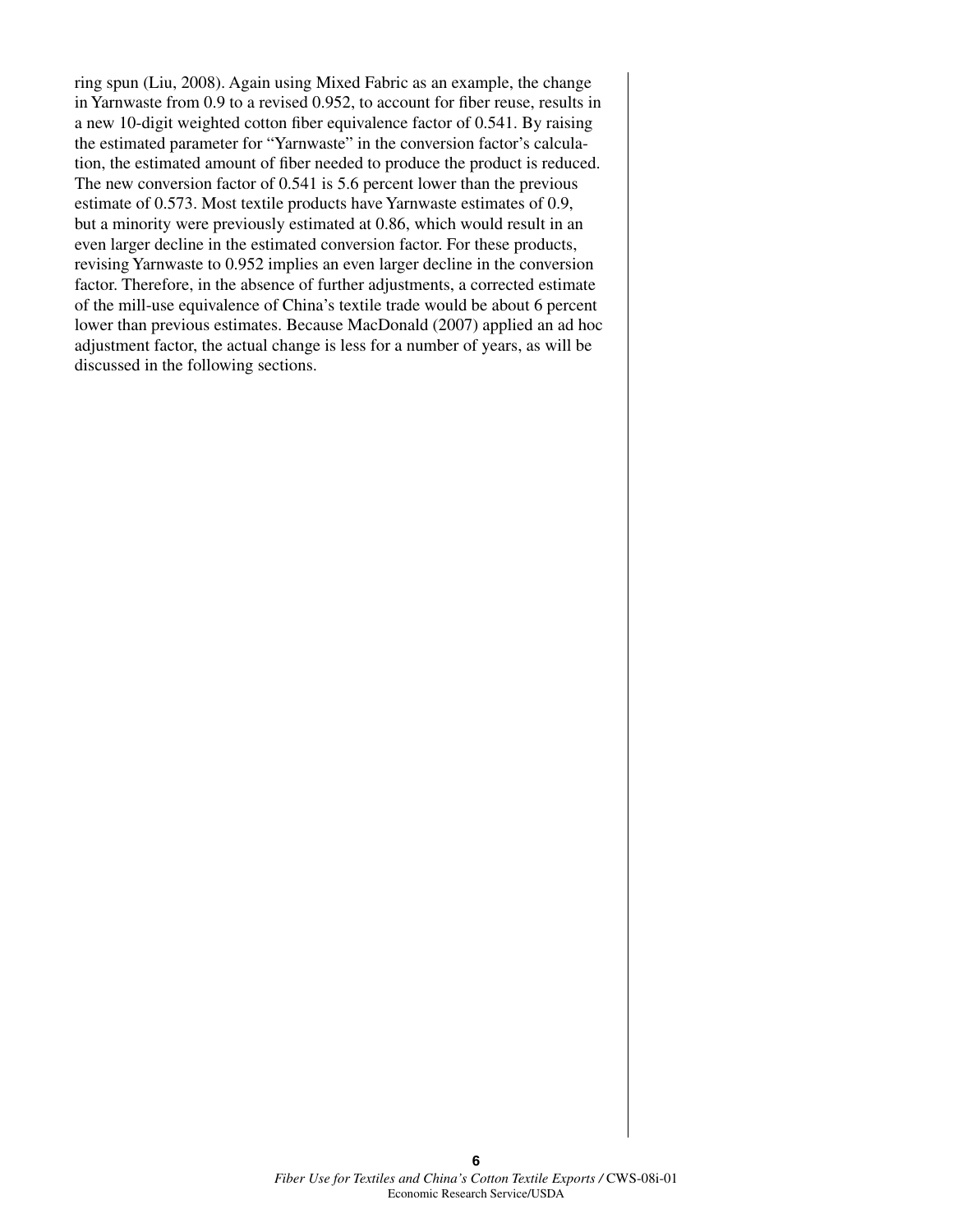### Recycling and Reuse of Textile Waste

Recycling by the textile industry is not confined to the use of fibers from spinning. A steady secondary market in textile has evolved to provide raw material to producers of lower quality textiles and nontextile products. What once was deemed disposable is now considered reusable waste in the form of fibers, slivers, scraps, and used clothing directly bought and sold on the open market between textile manufacturers. This reuse of textile waste was passed over in the original consumption calculations.

Almost all waste from spinning, weaving, and apparel production is used in some way, whether being reintroduced back into the textile industry or into the nontextile industry for items like cotton balls and paper. Within the textile industry, in addition to making new yarn, recycled textile products can be used for wadding and blanket and pillow stuffing if the length of the fiber is too short for yarn production. For example, garneting is a process in which new fabric scraps or old textiles are ground or scraped to break the articles back into fibers. This process has been very useful for man-made fibers like polyester, but when used on cotton products, the resulting fibers tend to be too short for adequate yarn production, so the recovered fibers are often used for stuffing or can be sold to firms outside the textile industry.

Weaving does not create a large amount of waste; the resulting effects mainly consist of bits of yarn not used by the loom. In the weaving process, about 3 percent waste is created, but this waste is not used outside the textile industry and the assumed waste figures for fabric production in the model do not warrant change. While this yarn is not wasted in the sense that it is discarded, it is waste in the sense that it does not appear as output for any textile product, instead ending up as batting or other nontextile product.

Compared with the amount of waste from weaving, a larger amount of waste is created in the process of apparel production and finishing. Computerized machines have improved productivity, but this process still leaves at least 10 percent of the initial fabric on the cutting room floor (Clapp, 2008). These scraps of fabric are often garneted and the fibers used for batting, insulation, and other nontextile products (Phillips, 2008). USDA's "Cutloss" estimates for cotton apparel products have a minimum of 0.86 and average 0.91, representing respective losses of 16 percent and 9 percent. After review, none of these estimates were determined to be in need of updating.

The textile recycling industry also uses a significant amount of postconsumer textiles. According to the Council for Textile Recycling (1997), about 25 percent of total post-consumer textile waste is now recycled. About 48 percent of that textile waste is recovered as secondhand textiles, while 20 percent is made into wiping and polishing cloths, leaving another 26 percent to be converted back into fibers by the garneting process discussed previously. Although it is important to consider post-consumer recycling to reach an understanding of the role of recycling in the textile industry, postconsumer recycling does not affect estimates for China. China undertakes little trade in used clothing, and the majority of the remaining post-consumer recycling is used to create nontextile products.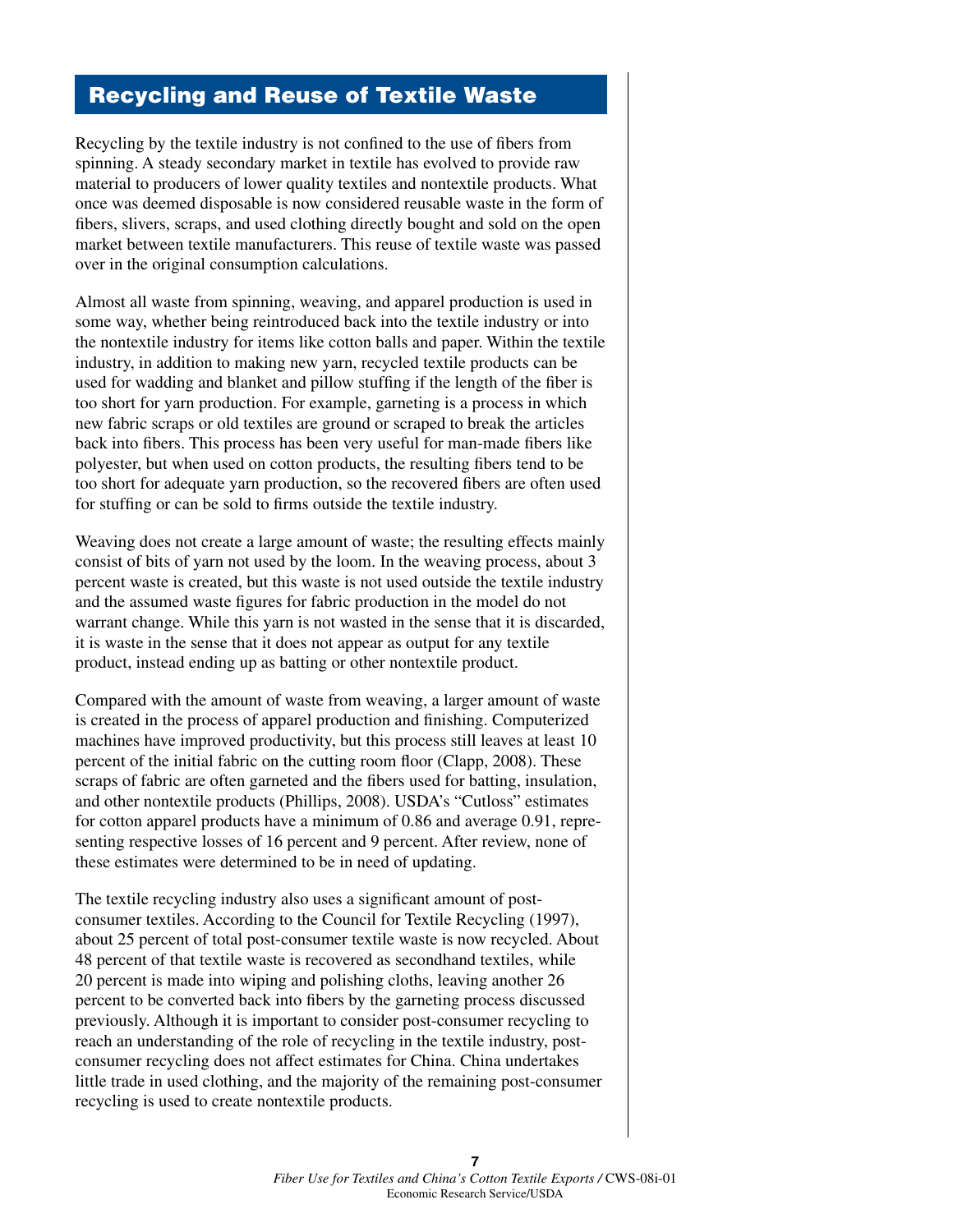#### Fiber Blends

A review of cotton's share in the fiber content of traded textile products also resulted in a downward adjustment in the estimated cotton, mill-use equivalence of China's textile trade. However, due to the two-way nature of trade in some of these products, the impact of the adjustment on net textile trade varies over time. A review of the 2008 Harmonized Tariff Schedule (and of previous years' schedules, to account for changes over time) revealed that a subset of products had been assigned significant cotton fiber shares even though they contain no cotton. Examples include Woven Fabric of Filament Yarn (HS540791), Woven Fabric of Polyester Staple (HS551511), and articles of Manmade Fiber (MMF) Wadding (HS560122). In some cases, these products had been assigned cotton fiber shares as high as 100 percent. A group of 22 products related to those listed had cotton fiber shares reduced to 0, but the impact of these changes was small. China's imports in 2007 would be 1 percent lower in estimated cotton mill-use equivalents, and exports 0.4 percent lower if all of these products had been excluded. Prior to 2000, however, China was a large net importer of MMF Wadding. As a result, the impact on net exports of these revisions is significantly different at various times, an issue that will be addressed below.

In addition, the study of recycling flows in the textile industry led to a reassessment of cotton fiber's share of product with a larger trade impact. Bedding (HS940490, articles of bedding excluding mattresses, but including quilts and cushions) was initially assumed to be comprised of 52 percent cotton fiber. However, most of this product's cotton is in the form of stuffing, which is primarily made from recycled textiles. Therefore, mill consumption of much of the cotton in these products has already been accounted for in the waste estimates for other products derived from new bales of raw cotton. Even though bedding may be largely made of cotton, all of that cotton is not new, and including it would be double counting. To adjust for this discrepancy, a new conversion factor was constructed to account for only the new cotton contained in the product, considerably reducing the estimated cotton composition estimates for this specific commodity. In 2007, these bedding products accounted for 3.6 percent of China's exports under the previous estimates, an amount revised down to 0.3 percent as a result of the adjustment to remove double counting. In 2007, China's imports of these products were negligible.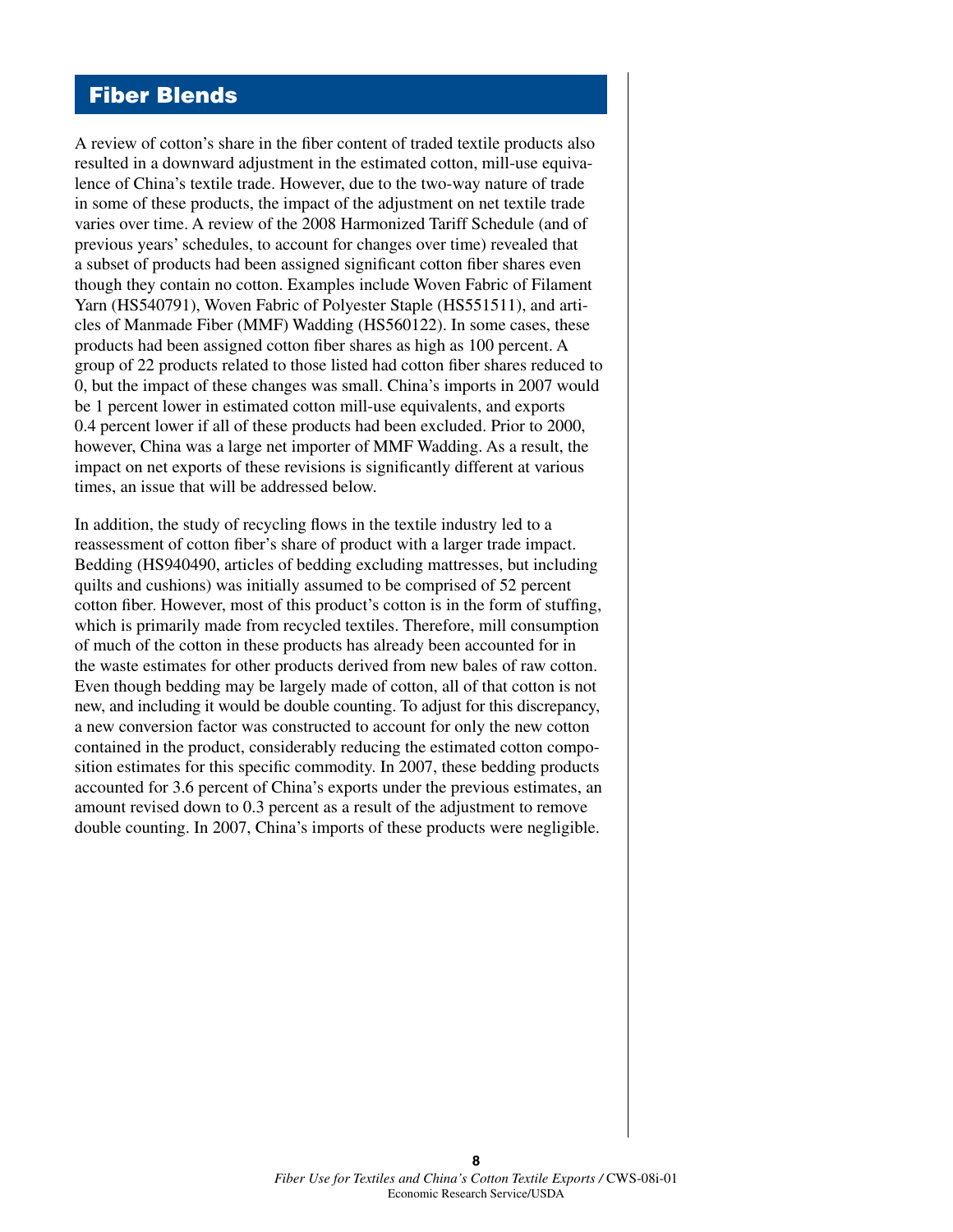### Trends in China's Textile Industry Waste

With the adjustments described above, a weighted average of the conversion factors across all 560 6-digit product categories is 0.968, which implies that the appropriate current estimate for an overall "waste factor" for China's textile industry is little more than 3 percent. The most recent comparable estimate by China's Government was a 1994 figure of 7.1 percent from the National Bureau of Statistics of China (NBS). Between 1983 and 1994, the NBS reported a fairly constant estimate of cotton waste, ranging from 6 percent to 8 percent. But several developments in China's textile industry since 1994 suggest that the efficiency should have improved since 1994 and that 7 percent was therefore a reasonable estimate for waste in 1995, even given a current estimate of 3.3 percent.

The growing change from state-owned to private entrepreneurship among China's textile mills has affected the efficiency of production. For decades after 1949, most textile factories in China were state-owned, working only to fulfill government fiat. Producers suffered no threat from rivals, nor did they experience the opportunity for independent expansion. It was not until more privately owned producers took hold of the Chinese textile industry that a real market system began to develop and producers had larger incentives to improve efficiency and production standards to expand sales and boost profit. (Brandt, 2008). The number of state-owned industrial enterprises decreased from 64,737 in 1998 to 24,961 in 2006, whereas privately owned enterprises grew from 10,667 in 1998 to 149,736 in 2006 (National Bureau of Statistics of China, 2007, tables 14-8 and 14-12) (fig. 1). In fact, by 2006, the Chinese textile industry had 15,491 private firms and 742 state-owned enterprises (National Bureau of Statistics of China, 2007, tables 14-10 and 14-6). Another development that likely spurred increased efficiency was the growth in foreign direct investment in China's industry. This integration of foreigninvested enterprises stimulated movement to standard international practices and more multinational trade (Brandt, 2008, p. 575).

With growing market-based competition, efficient use of inputs has become more of a focus. In China, raw materials account for at least 60 percent of



#### Figure 1 **Ownership of China's industry shifts to private sector**

Source: National Bureau of Statistics of China, various issues.

**9**  *Fiber Use for Textiles and China's Cotton Textile Exports /* CWS-08i-01 Economic Research Service/USDA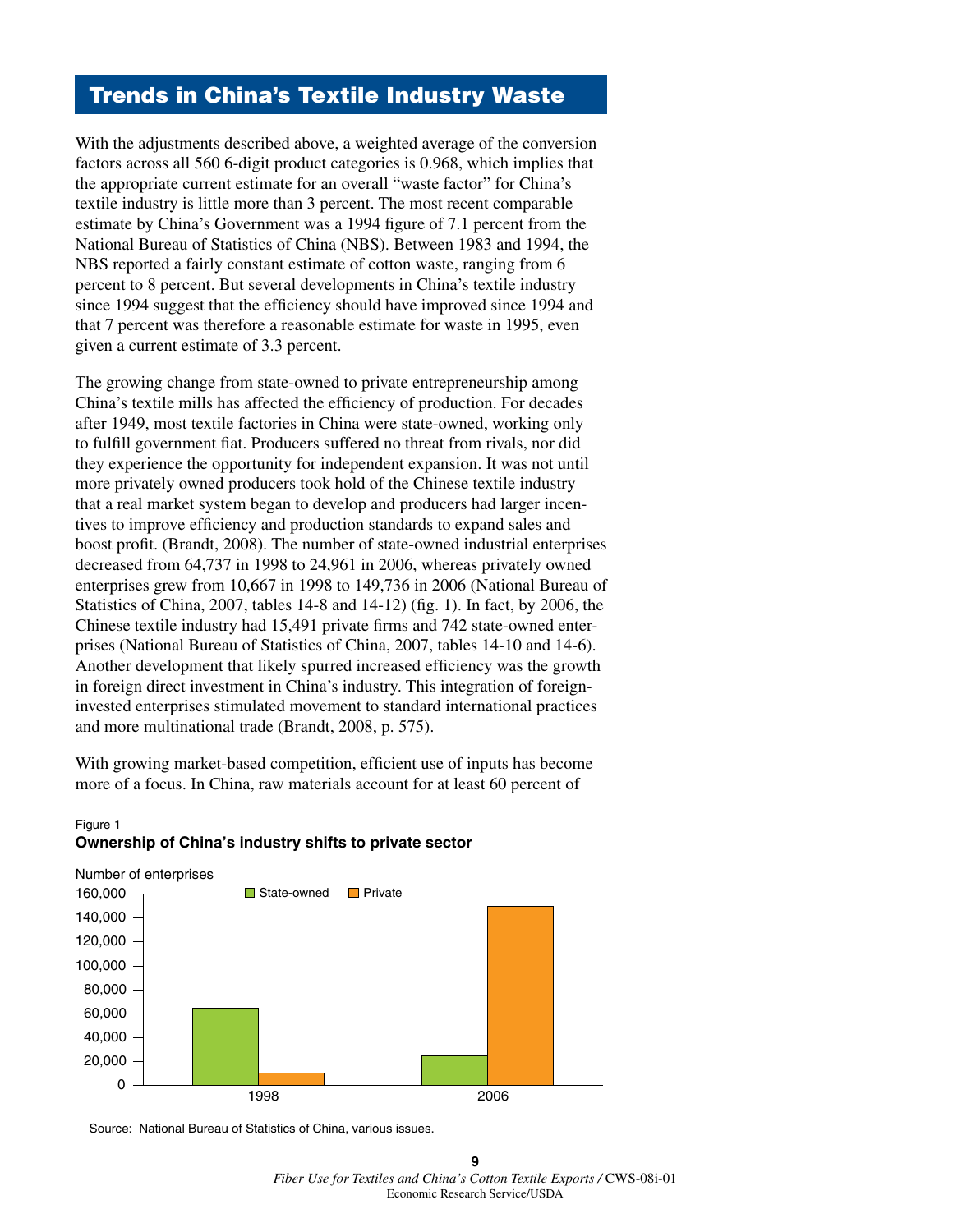production costs, so using waste and reusable fiber offers potentially significant returns (Clapp, 2008). Increasing concerns for environmental policy have led to more efficient practices and standards as well.

Anecdotal evidence has become available in recent years that corroborates the downward shift in waste. Colby and Gruere (2007) discussed estimates of waste in cotton yarn production in China, which have ranged from 8 percent to as low as 1 percent. As Colby and Gruere indicate, the standard practice when estimating current cotton consumption based on NBS yarn production statistics is to assume a waste factor closer to 3 percent than to 7 percent. USDA's previous estimates of the cotton mill-use equivalents of China's textile trade had included an adjustment factor to account for the difference between the larger waste implied by the 0.9 values in "Yarnwaste" and the widely accepted evidence that 3-7 percent waste was a better estimate for the 1995-2008 period. Removing this adjustment factor offsets some of the changes in estimated mill-use equivalents for textile trade that result from the changes in conversion factors previously detailed. The next section summarizes the changes in textile trade estimates resulting from these adjustments.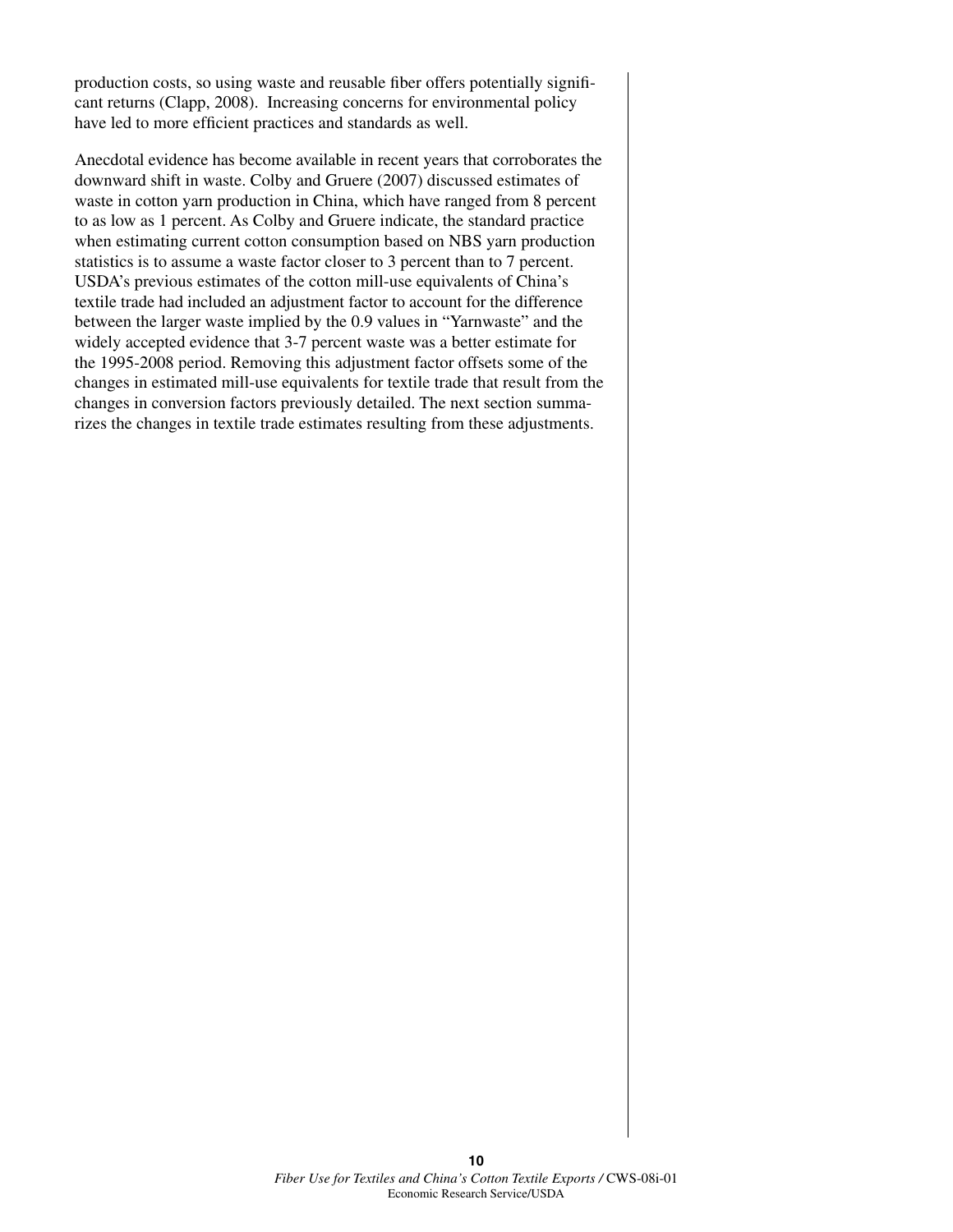#### Revised Estimates of Textile Trade in Cotton Mill-Use Equivalents

The revised estimates for yarn waste and cotton fiber share lower the estimated volume of textile trade in mill-use equivalents by varying degrees, depending on the year (fig. 2). Some of this reduction is offset by removing the adjustment previously imposed on the estimates to mimic the smaller yarn waste, but this previous adjustment also varied by year because waste was believed to have been higher in earlier years.

Estimated textile imports are 8 percent lower in 1995 following the revision, but the revised estimates for 2007 are virtually the same as the previous estimates. The removal of MMF Wadding accounts for much of this variation. Imports of MMF Wadding accounted for 8 percent of China's total mill-use equivalent imports in 1995 in the original estimates. Between 1998 and 2002, the share of MMF Wadding imports dropped from 7 percent to 1.5 percent, and by 2007, it had fallen to 0.6 percent.

Estimated textile exports are about 2 percent lower after the revisions. The impact of the revisions is much more stable for exports than imports, with a range of 1-4 percent over the entire 1995-2007 period. Net exports are actually higher in the revised data between 1995 and 1999, due to the large reduction in estimated imports. After 2000, the revised estimates average 2.6 percent lower than the original estimates, with a range of 1-4 percent.

The implication of these estimates is that China's net textile exports in marketing year 2006/07 were equivalent to 38 million bales of cotton mill use, which is about 700,000 bales below USDA's previous estimate and equals 77 percent of USDA's estimate for total mill use that year. Since 1999, China's net textile exports have been growing strongly, with fluctuations corresponding to changes in world economic growth and trade policy. The final section of this report reviews how China's textile trade has changed since 1995 and the factors influencing it.

#### Figure 2 **Corrections to estimates of China's net textile exports**



 Note: Previous corrections were those used in MacDonald (2007). Source: MacDonald (2007), and calculated by ERS based on data from China Customs.

#### **11**  *Fiber Use for Textiles and China's Cotton Textile Exports /* CWS-08i-01 Economic Research Service/USDA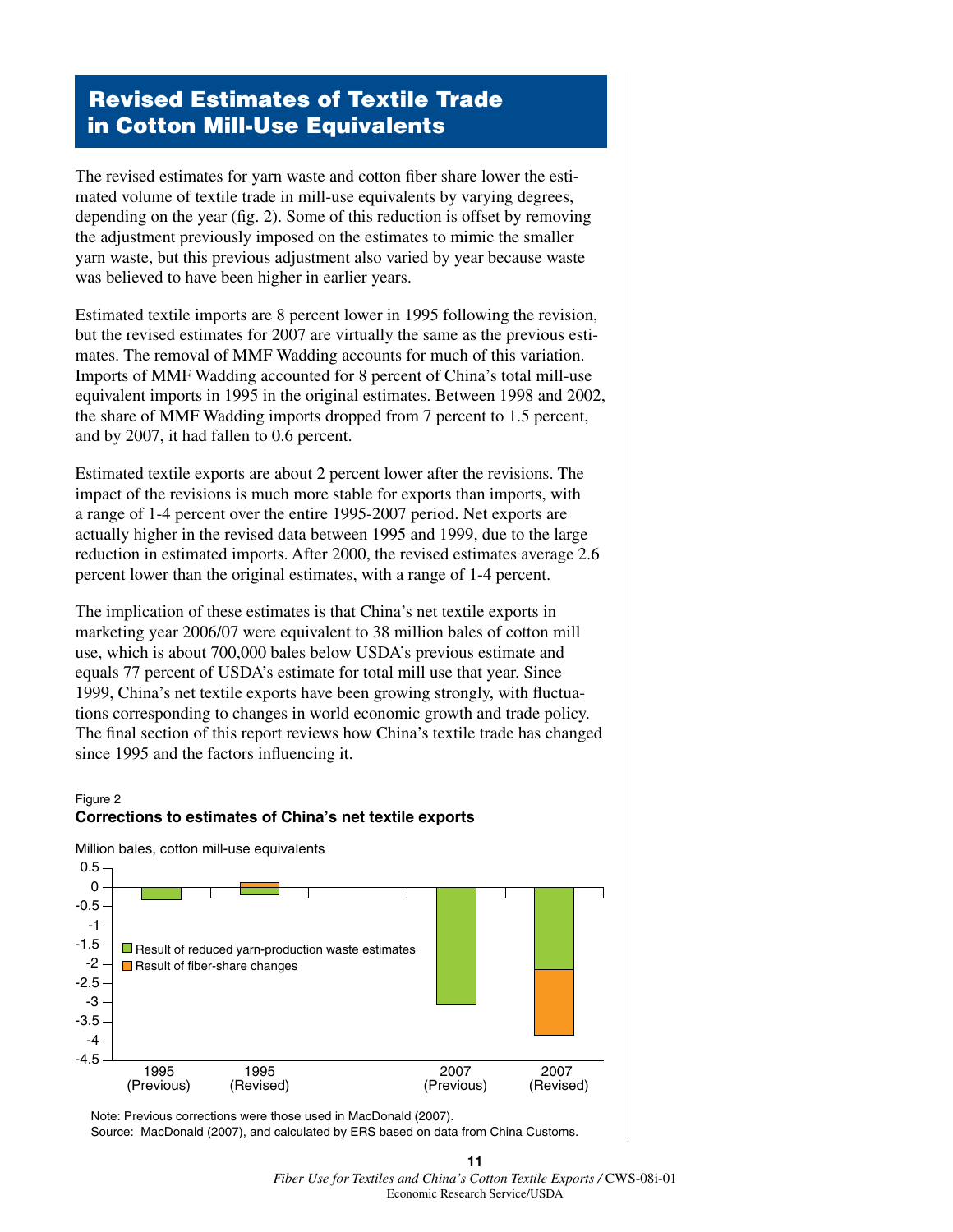## Factors Affecting China's Textile Trade

To represent China's textile trade, an annual forecasting model was constructed that regressed cotton prices, exchange rates, World Trade Organization (WTO) membership, and world gross domestic product (GDP) on China's net textile exports between 1995 and 2006. The following model was estimated using ordinary least squares regression:

$$
Y_{\text{Net exports}} = \beta_0 + \beta_1 X_{\text{Cotton prices}} + \beta_2 X_{\text{Exchange rate}}
$$
  
+  $\beta_3 X_{\text{W}} + \beta_4 X_{\text{World GDP}} + \varepsilon$  (2)

Independent variables:

Cotton prices—Cotlook's A-Index was used to capture the impact of changing input prices on China's textile exports (Cotlook, 2008). The A-index averages the five least-cost cotton varieties in circulation, offering an accurate estimate of the market by portraying the most competitively traded volumes. As input prices rise, the profits in textile production and the volume decline, in both China and the rest of the world. If production declines faster in China's competitors than in China, then  $\beta_1 > 0$ .

Exchange rate—Since the costs of labor and capital for China's textile producers are in local currency (renminbi, or RMB), but exports are purchased in other countries priced in their local currencies, exchange rates also have an impact on China's textile trade. This model employs trade-weighted, real exchange rates calculated by the International Monetary Fund (2008). These exchange rates measure the value of the RMB, adjusted for relative inflation by country, and average this across China's trading partners, weighting by the amount of trade. The exchange rate is measured in units of non-Chinese currency per RMB, so increases correspond to real RMB appreciations. Since an appreciation would reduce the competitiveness of China's exports, the expected sign of  $\beta_2$  is negative.

WTO membership—Until 2005, the Multi-Fiber Arrangement (MFA) permitted WTO members to apply quantitative restrictions to textile imports (MacDonald and Vollrath, 2005). In 1995, the Agreement on Textiles and Clothing (ATC) established a mechanism to gradually eliminate MFA quotas on WTO members between July 1, 1995, and July 1, 2005. China became a WTO member in December 2001, and 2002 marked its first year of participation in the liberalizing ATC trade regime. Labor-intensive manufacturing sectors of China, and textiles and apparel in particular, profited greatly from the reduced barriers on exports to North America and Western Europe (MacDonald and Vollrath, 2005). To account for this difference in trade policy, China's accession to the WTO is represented in this model as a dummy variable. For all pre-WTO years  $X_{\text{WTO}} = 0$ , while starting in 2002, following China's accession to the WTO,  $X_{\text{WTO}} = 1$ . WTO membership is expected to have increased China's opportunity to export and that  $\beta_3$  is positive.

World GDP—The final variable used in this model is a measure of real world GDP obtained from the January 14, 2009, update of Global Insight's *World Overview*. An increase in world disposable income would warrant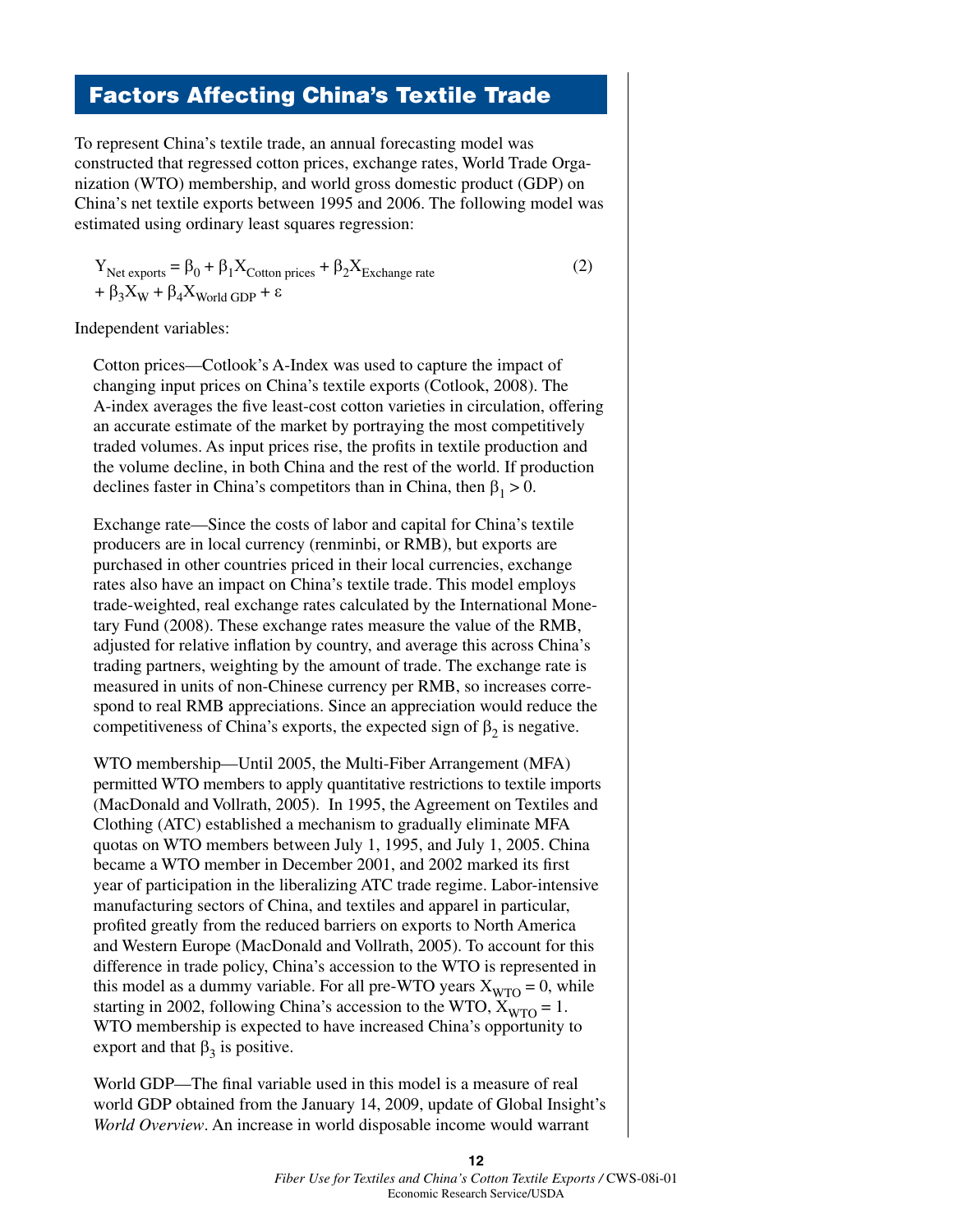greater demand, especially of normal goods like textiles, and the expected sign of  $\beta_4$  is positive.

This estimated model explains 98 percent of the variation in China's net exports, with a root mean squared error equal to 7 percent of the average level of trade during 1995-2006. The parameter values all had the expected signs. The parameter for price effects was significantly different from zero at the 10-percent level, and the parameter for income effects different from zero at the 1-percent level (table 2).

Since time series data are often subject to autocorrelation, the above model was tested to see if the observations had independently distributed errors to ensure they were not correlated with each other. A Breusch-Godfrey LM test for firstorder autocorrelation was performed, resulting in a test statistic of 0.003 (Quantitative Micro Software, 2007). One cannot reject the null hypothesis of no autocorrelation with any appropriate level of significance based on this statistic.

To ensure the model is appropriately specified and that misspecification does not have an effect on the autocorrelation results, the model was tested for omitted variables with the Ramsey RESET procedure (Quantitative Micro Software, 2007). The RESET procedure tests functions of the dependent variable to gather insight on whether the error term represents any omitted variables. Testing against the null hypothesis of no omitted variables in the model, the Ramsey RESET procedure produces an F-statistic of 3.62. The probability of getting this F-statistic, given that the null hypothesis is true, is 0.1229. Although, this probability is not very large, it is not small enough to reject the null hypothesis of no omitted variables with a sufficient level of significance. Based on the Ramsey RESET procedure, the Breusch-Godfrey LM test for autocorrelation holds on the basis that no overt misspecification exists within the model.

To test the forecasting accuracy of this model, predicted net exports for 2007 and 2008 were calculated, using Global Insight's January 2009 forecasts of exchange rates and world GDP (fig. 3). The error for 2007 net exports was 11 percent, and 2008 exports are likely to have a similar error. Even though the forecasts are not extremely precise, the model is still appropriate enough to make suggestions on what factors influence China's textile trade. In particular, the current outlook for world economic activity in 2009 suggests that China's net textile exports might decline for the first time since 1996.

Although this is a forecasting model and not a model constructed to test the impact of individual factors in the determination of China's net textile exports, note that world GDP has a very important role in determining China's textile trade in this analysis.

| Table 2                                                         |  |
|-----------------------------------------------------------------|--|
| Estimated parameters for variables in China textile trade model |  |

| Variable       | Coefficient | Standard error | t-statistic | P > t |
|----------------|-------------|----------------|-------------|-------|
| Cotton prices  | 2706108     | 1288338        | 2.10        | 0.074 |
| Exchange rates | -1975450    | 2528044        | $-0.78$     | 0.460 |
| <b>WTO</b>     | $3.36e+07$  | $3.36e+07$     | 1.10        | 0.309 |
| World GDP      | 43244.35    | 5795.749       | 7.46        | 0.000 |
| constant       | $-1.11e+09$ | $4.32e+08$     | $-2.56$     | 0.037 |

WTO = World Trade Organization.

GDP = Gross domestic product.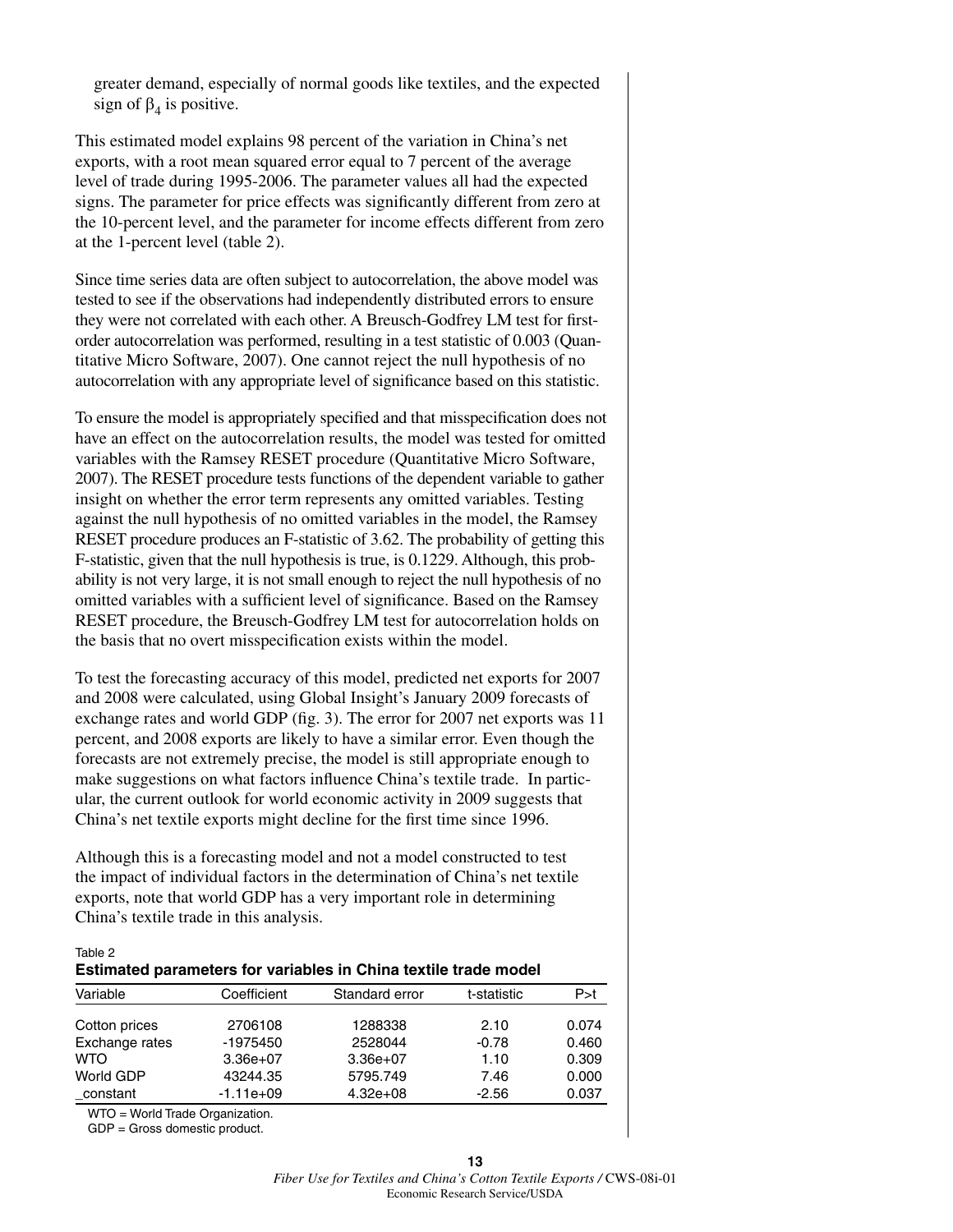#### Figure 3 **China's net textile exports, 1995-2009**



Source: ERS calculations based on data from China Customs and Global Insight.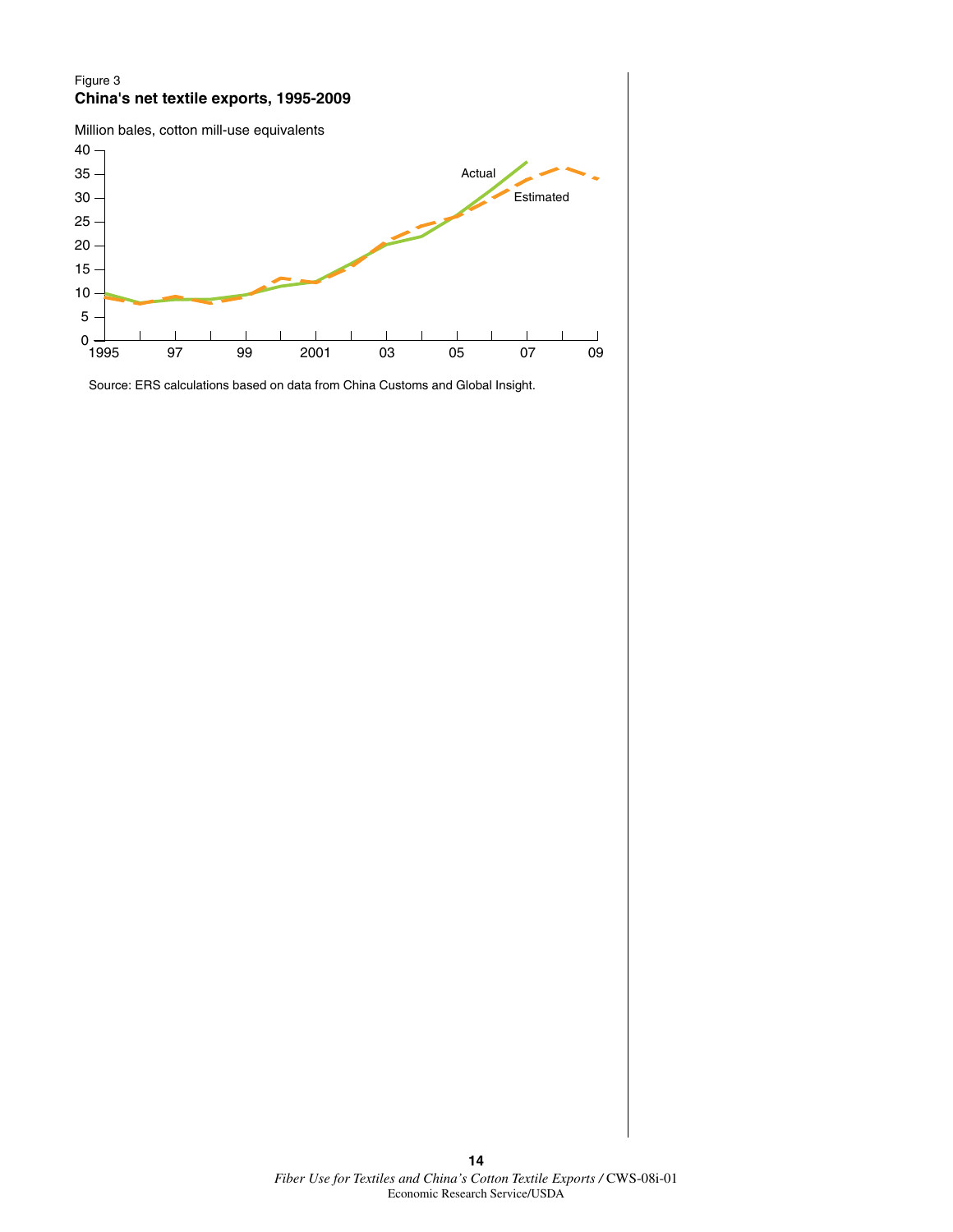### Conclusion

The amount of fiber lost between the opening of a new bale of cotton and the delivery of finished cotton textile products is less than MacDonald (2007) previously calculated. Outdated estimates of the amount of fiber lost to textile production during spinning result in an overstatement of the current amount of cotton needed to produce China's net textile exports by about 5 percent. Outdated estimates of fiber content for a number of products lead to an additional 4-percent overstatement for current usage. Using anecdotal information, published estimates by MacDonald (2007) had revised the estimates for much of this error, but still, estimated cotton fiber needs for China's net textile exports are about 2 percent too high.

The analysis of the revised estimate of the cotton spun to produce China's exports has some implications for estimates of China's total cotton consumption. On the one hand, it establishes a minimum for the amount of cotton that China's textile mills consume. On the other hand, the textile trade estimates from this study are consistent with a wide range of estimates of total cotton consumption, given the lack of information about domestic consumption in China. Using USDA's estimate of total mill consumption of cotton, at 38 million bales in 2007/08, spinning for export is estimated to account for 77 percent of all of China's cotton consumption. This estimate would suggest that China's cotton consumption is primarily used to supply finished products to consumers outside of China rather than within China.

An econometric model of textile trade combined with forecasts of world economic activity and exchange rates suggests that China's textile exports might fall in calendar year 2009. If exports account for the majority of spinning, cotton consumption and imports by China could fall in 2008/09. USDA is forecasting lower cotton consumption for China in 2008/09, but the forecast is based on a variety of information. Press and industry reports from China suggest a slowdown in cotton spinning, but slowing domestic demand may be the reason for the decline.

This study leaves unanswered the question of how much cotton is being consumed by households within China in the form of clothing and household products. If China's textile industry is domestically oriented, then total mill use of cotton may be significantly higher than USDA estimates. MacDonald (2007) addresses estimates of China's domestic consumption and finds evidence for a broad range of estimates. Therefore, although this study suggests that China's textile trade in cotton mill-use equivalents is smaller than previously estimated, this study does not offer strong evidence that estimates of total cotton consumption should be reduced.

Many questions about cotton consumption in China are still unanswered at both the industrial and household levels. Furthermore, this study by no means resolves every question about converting data on textile trade to milluse equivalents of cotton fiber. A particularly important issue that this study does not address is the implication of this research for USDA's estimates of consumer demand for cotton by U.S. households (Meyer et al., 2007, app. table 25). Although further research on how to translate trade volumes into textile mill activity in both the United States and China is necessary to refine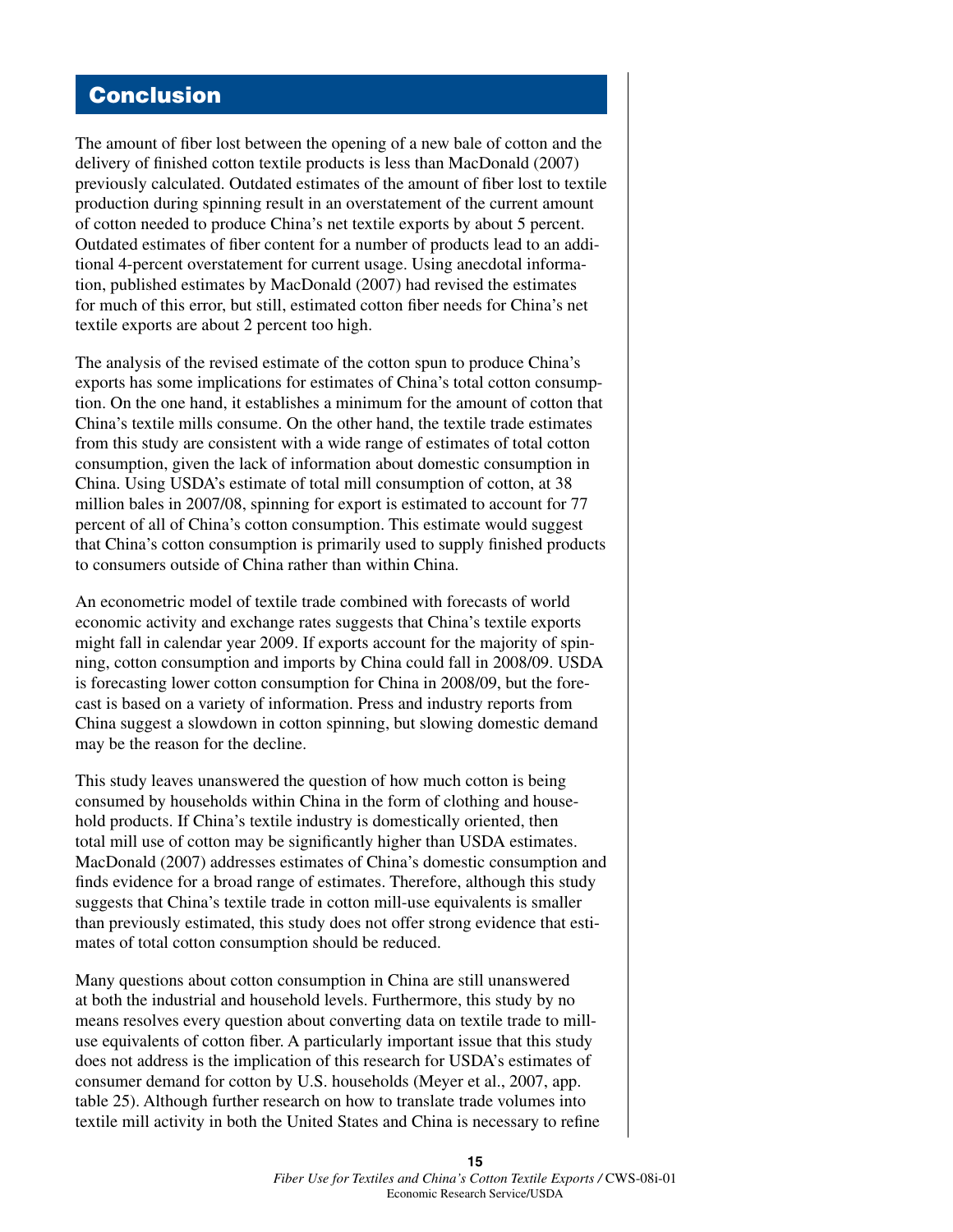the estimates that this study addresses, the much larger questions about consumer demand and industrial consumption in China are not addressed here. Analysis of China's trade data can help advance that larger research agenda.

> **16** *Fiber Use for Textiles and China's Cotton Textile Exports /* CWS-08i-01 Economic Research Service/USDA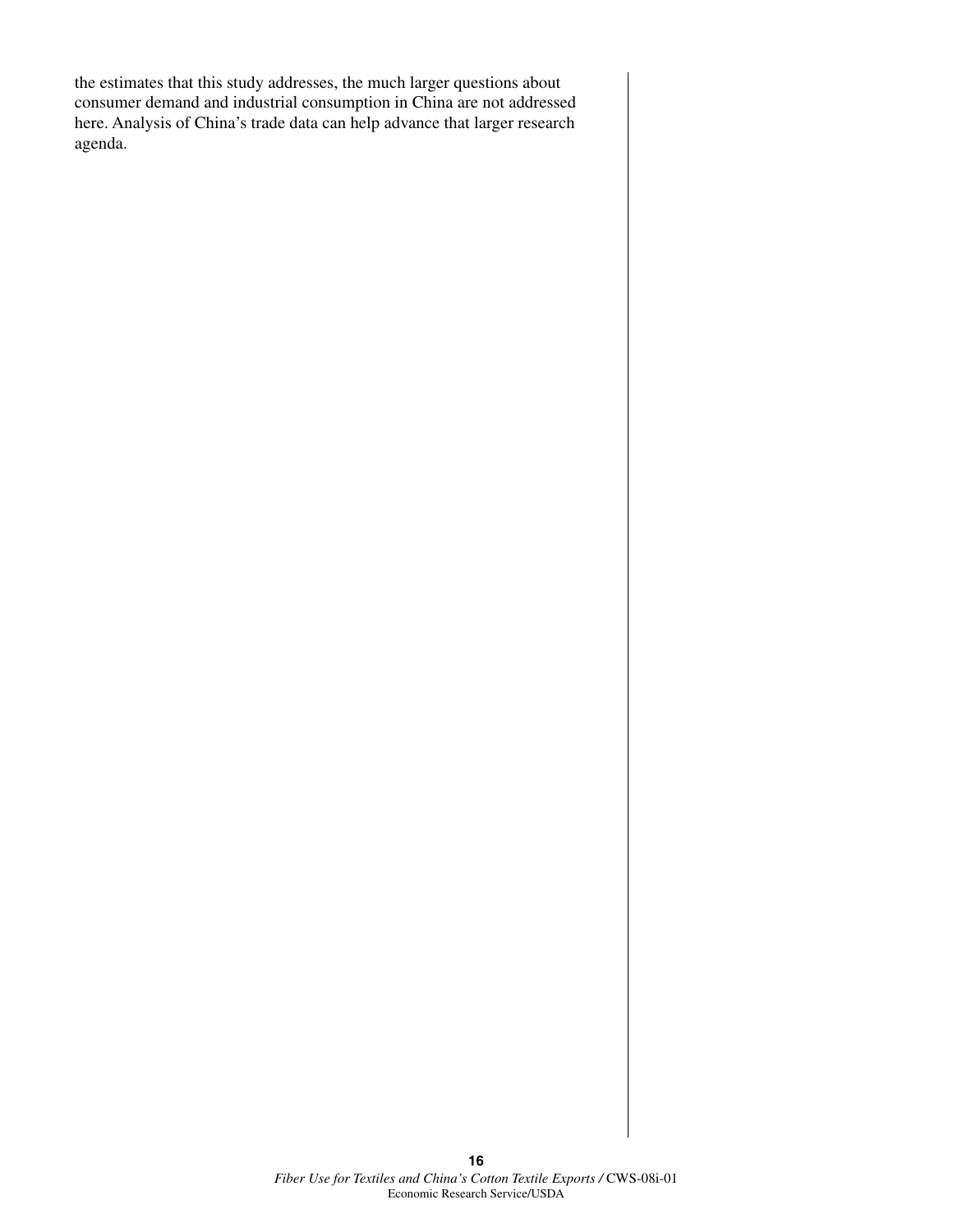#### References

Brandt, L. *China's Great Economic Transformation*, 2008, NY: Cambridge University Press. Clapp, D. Personal communication, Cotton Incorporated, 2008. Colby, Hunter, and Armelle Gruere. "Estimation of Cotton Consumption in China (Mainland) Based on Yarn Production Statistics," *Cotton: Review of the World Situation* 60(3):5-9, 2007, International Cotton Advisory Committee. Cotlook. *Cotlook Indices, 2008*, accessed from Cotton Outlook, http://www. cotlook.com/. Council for Textile Recycling. *Don't Overlook Textiles!* 1997, http://www. textilerecycle.org/. Global Insight. http://www.globalinsight.com/. Hoechst Celanese. *Dictionary of Fiber and Textile Technology*, Charlotte, NC: Hoechst Celanese, 1990. International Monetary Fund. World Economic Outlook Database, October 2008 Edition, 2008, [http://www.imf.org/external/pubs/ft/weo/2008/02/weodata/index.aspx.](http://www.imf.org/external/pubs/ft/weo/2008/02/weodata/index.aspx) Lawler, John, "The Methodology of USDA Textile Trade Data," *Cotton and Wool Situation and Outlook Report*, CWS-42, pp. 20-22, April 1985, U.S. Department of Agriculture, Economic Research Service. Liu, Y. Personal communication. Louis Dreyfus Commodities (Beijing), 2008. MacDonald, Stephen. *China's Cotton Supply and Demand: Issues and Impact on the World Market*, CWS-071-01, November 2007, U.S. Department of Agriculture, Economic Research Service, [http://www.ers.usda.gov/publications/CWS/2007/11Nov/CWS07I01/.](http://www.ers.usda.gov/publications/CWS/2007/11Nov/CWS07I01/) MacDonald, Stephen, and Thomas Vollrath. *The Forces Shaping World Cotton Consumption After the Multifibre Arrangement*, CWS-05c-01, April 2005, U.S. Department of Agriculture, Economic Research Service, <http://www.ers.usda.gov/publications/cws/apr05/cws05c01/>.

Martin, J.A. Personal communication, Parkdale Mills, 2008.

Meyer, L, S. MacDonald, and R. Skinner. *Cotton and Wool Situation and Outlook Yearbook*, CWS-2007, U.S. Department of Agriculture, Economic Research Service, 2007,

[http://usda.mannlib.cornell.edu/usda/ers/CWS-yearbook//2000s/2007/CWS](http://usda.mannlib.cornell.edu/usda/ers/CWS-yearbook//2000s/2007/CWS-yearbook-12-10-2007.pdf)[yearbook-12-10-2007.pdf.](http://usda.mannlib.cornell.edu/usda/ers/CWS-yearbook//2000s/2007/CWS-yearbook-12-10-2007.pdf)

National Bureau of Statistics of China. *China Statistical Yearbook 2007*, 2007, [http://www.stats.gov.cn/tjsj/ndsj/2007/indexeh.htm.](http://www.stats.gov.cn/tjsj/ndsj/2007/indexeh.htm)

> **17**  *Fiber Use for Textiles and China's Cotton Textile Exports /* CWS-08i-01 Economic Research Service/USDA